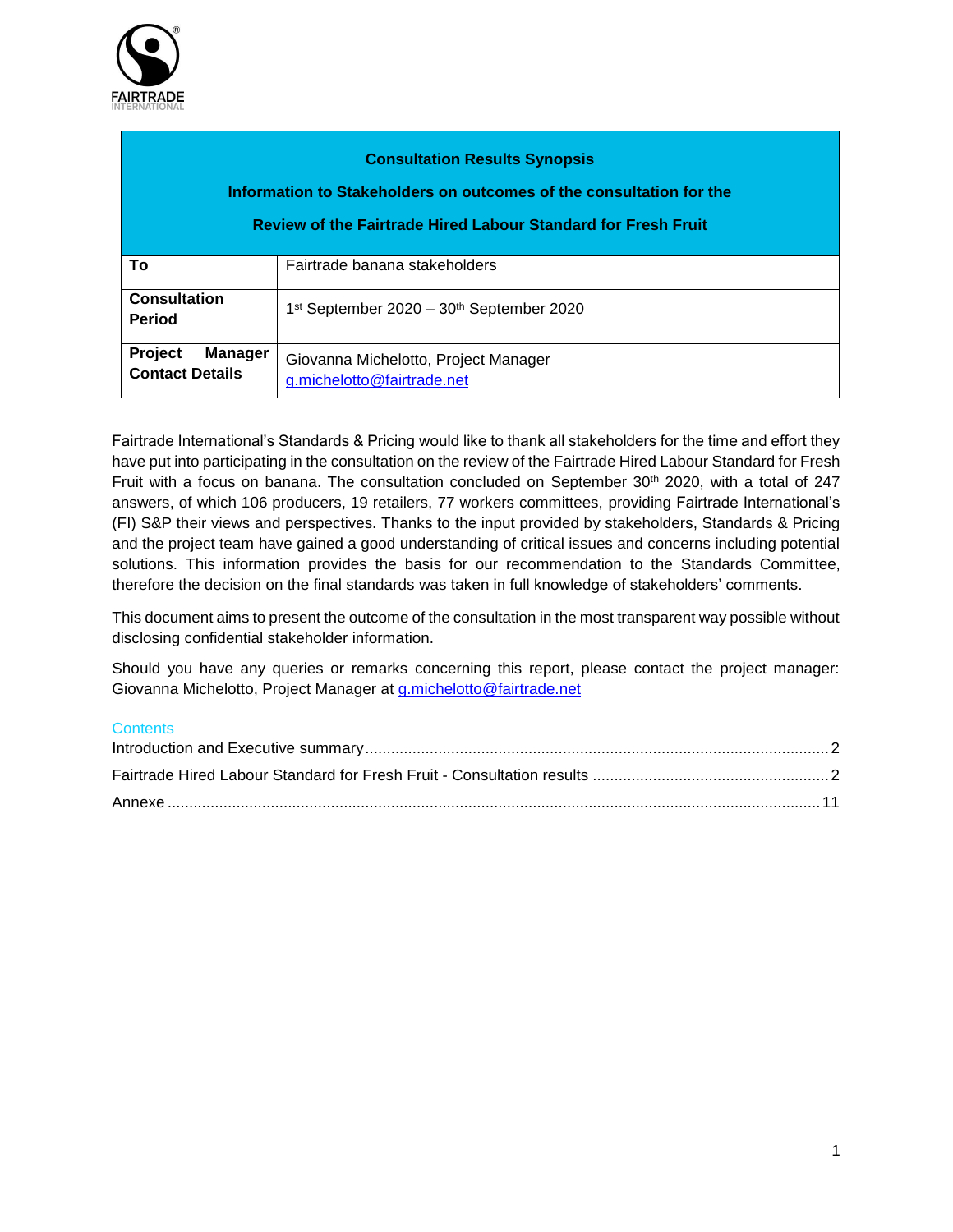

### <span id="page-1-0"></span>**Introduction and Executive summary**

### **Executive Summary**

The purpose of this project is to review the globally-applied Fairtrade Hired Labour Standard for Fresh Fruit, as part of Fairtrade's 2020 strategy and its mission to improve the lives of farmers and workers. The overall objective is to implement the Fairtrade Board decision to adopt a strategic framework for Living Wage in banana to achieve the board's objective stated in its 2016-2020 strategy, to reach a Living Wage for workers at certified banana plantations. It more specifically aims to develop the value pot models for 5 banana producer countries, which would support the proposals for consultation and recommendation to the Standards Committee (SC), to develop a system for collection of quality data related to wage improvement at Hired Labour set-ups that will be used for economic modelling, tracking and evaluating of impact and to develop guidance for the implementation of Hired Labour Standard requirement 3.5.4.

The consultation period was from the 1<sup>st</sup> to the 30<sup>th</sup> of September 2020 and it was available a word document in English, Spanish and French as well as an online survey supported with videos. It was also supported with virtual workshops with workers and with plantations and a public webinar.

The three topics consulted were a Fairtrade Base Wage, as the lowest wage acceptable wage to be paid in certified banana plantations; a mandatory disbursement of the Fairtrade Premium; and data reporting. In total, 247 answers have been collected with important participation of producers (106), workers' committee (77) importers (17) and retailers (19). Results on the second (Premium use) and third proposal (data reporting) were quite well accepted by participants while the results for the first one (Fairtrade Base Wage) were more diverse and with more concerns.

### **Way forward**

SC has approved the new requirement and the modification have been done in the updated version of the [Fairtrade Hired Labour Standard for Fresh Fruits.](https://files.fairtrade.net/standards/Fresh_Fruit_HL-EN.pdf)

## **Abbreviations**

- CLAC Latin American and Caribbean Network of Fair Trade Small Producers and Workers
- CLW Cash Living Wage
- FI Fairtrade International
- FMP Fairtrade Minimum Price
- FP Fairtrade Premium
- FTA Fairtrade Africa
- IKB In-kind benefits
- HL Hired Labour Organisation
- LW Living Wage
- LWB Living Wage Benchmark
- NFO National Fairtrade Organisation
- PN Producer Network
- SC Standards Committee
- <span id="page-1-1"></span>S&P Standards & Pricing

#### **Fairtrade Hired Labour Standard for Fresh Fruit - Consultation results**

#### **Consultation process and participation**

An internal consultation was done with plantations and with workers (separately) in November 2019. After analysing the inputs from the consultation, the proposal changed to accommodate the concerns raised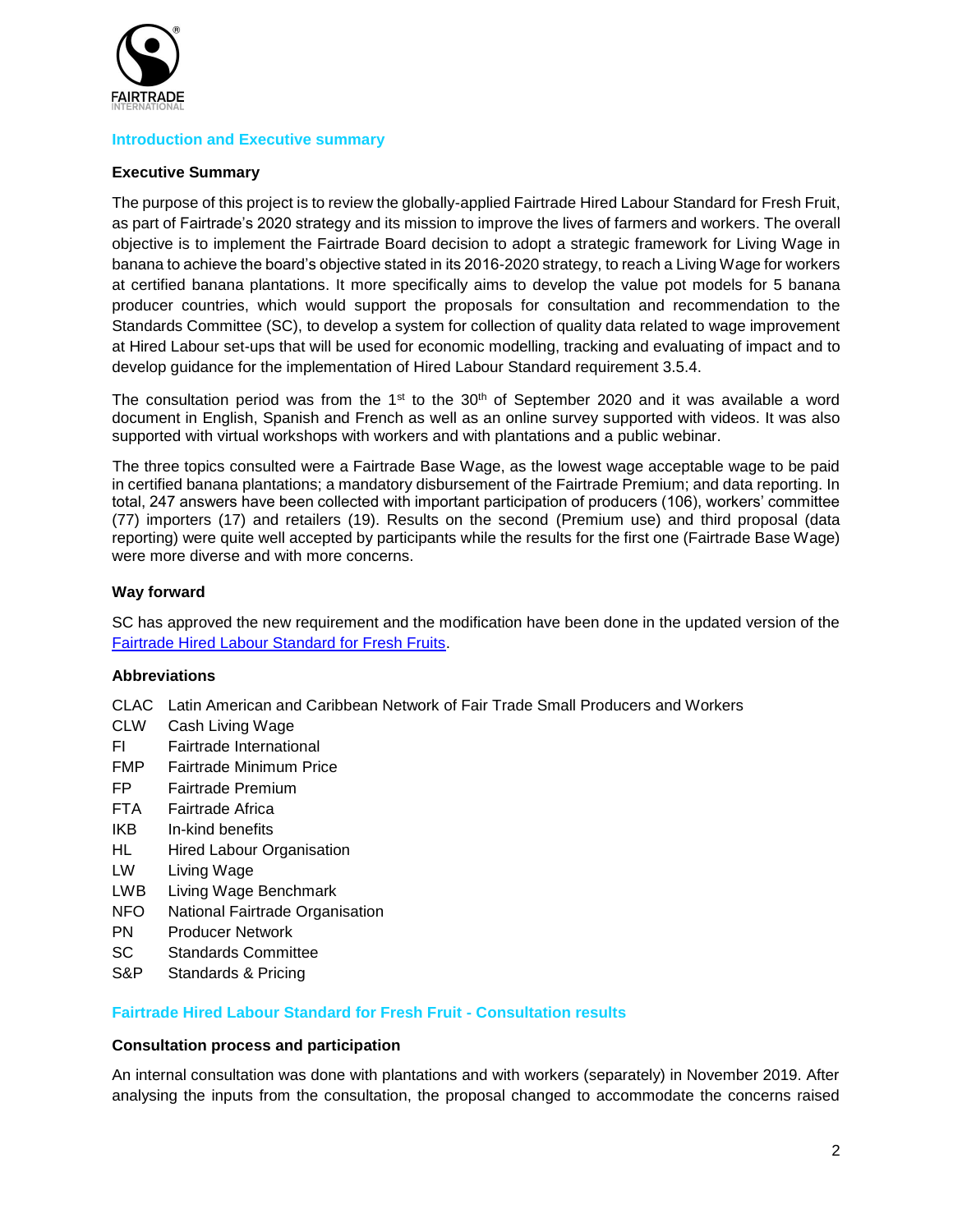

during this first internal phase. The impact of the pandemic COVID-19 was an issue on how to consult with workers and plantations and therefore the consultation was postponed.

A public consultation was launched in September 2020 with virtual workshops and online consultation, supported by video in three different languages (English, Spanish and French). A public webinar was also organized. The consultation was launched from the 1st to the 30th of September. Two options for contribution were available: word document in English, Spanish and French or online survey also with the three languages in addition to explanatory video support. The invitation to participate was sent to all Fairtrade certified operators in the banana business. Fairtrade Workers Committees were also consulted through the local producer network in Latin America and the Caribbean (CLAC).

All respondents gave their input responding in written to the questionnaire or by participating in one of the workshops organized by the CLAC. Some participants also provided individual input in addition to the input shared during the workshop. In some workshops, individual votes were collected per question. More details on this are provided in the next section on the aggregation of consultation results.

The results analysis in this document depicts the inputs from individual responses received on the consultation document (20 responses), online survey (65 responses) and the responses captured in consultation workshops (98 plantations and 75 workers committee) and are presented in aggregated according to yes, no and unsure responses and then detailed per stakeholders' main function.

| <b>Main</b><br>functions<br>aggregated | <b>Main</b><br>functions                                            | <b>Number of</b><br>responses | <b>Countries</b>                                                                                  |
|----------------------------------------|---------------------------------------------------------------------|-------------------------------|---------------------------------------------------------------------------------------------------|
| HL                                     | Producer<br>(some<br>producers<br>also export)                      | 106                           | Cameroun, Colombia, Cote d'Ivoire, Dominican Republic,<br>Ecuador, Ghana, Nicaragua, Mexico, Peru |
|                                        | Workers                                                             | 77                            | Colombia, Dominican Republic, Ecuador, Peru, Mexico                                               |
| Trader                                 | Exporter                                                            | $\overline{7}$                | Ecuador, Costa Rica, Dominican Republic and Peru                                                  |
|                                        | Processor                                                           | 3                             | Austria, Ecuador, Switzerland                                                                     |
|                                        | Importer                                                            | 17                            | Belgium, Denmark, Canada, the Netherlands, Switzerland,<br>USA, Germany, Italy, France, UK        |
|                                        | Retailer                                                            | 19                            | Italy, Austria, Germany, France, Switzerland, UK, Sweden                                          |
| Fairtrade                              | Fairtrade                                                           | $12 \overline{ }$             | Germany, France, UK, Sweden, Switzerland, Austria, Italy,                                         |
| system                                 | system<br>(NFOs, PNs)                                               |                               | Fairtrade Africa                                                                                  |
| Other                                  | <b>Others</b><br>(NGOs,<br>consultants,<br>development<br>agencies) | 6                             | Peru, USA, Ecuador, the Netherlands, France                                                       |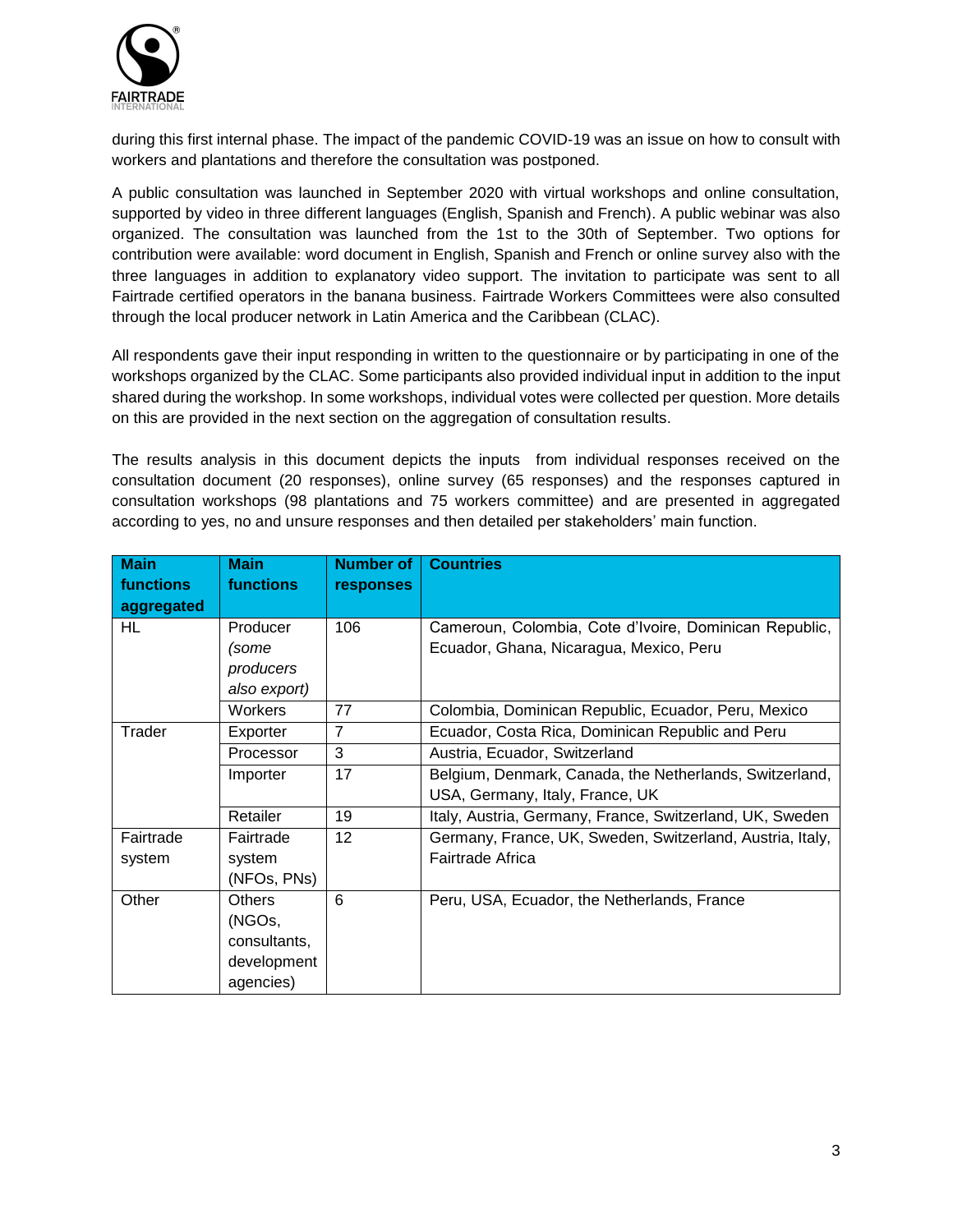

There are 23 countries represented in the results, including the major banana producing and importing countries for conventional and organic banana. The consultation, therefore, represents broader views from different stakeholders. In the next section you will find the consultation results as follows:

- The questions and proposals as presented in the consultation documents
- A graphic representation with the amount of all responses received for the specific question
- A summary of the feedback received

Given the amount of data and granularity in which the data can be presented, only the results from producers and workers are presented in more detail.



### **Consultation results**

#### **1 st proposal: Fairtrade Base Wage**

The proposed change is to introduce a Fairtrade Base Wage to be set as the lowest wage paid in cash after taxes and mandatory deductions to workers on Hired Labour banana plantations, regardless of the Fairtrade sales amount.

- As of 1st July 2021, the Fairtrade Base Wage does not fall below 70% of the Cash Living Wage applicable for your country.
- As of 1st January 2023, the Fairtrade Base Wage does not fall below 75% of the Cash Living Wage.
- Requirements 3.5.4, 3.4.11 and all other relevant sections of the Hired Labour Standard continue to apply.
- Plantations ensure that no benefits have been worsened/reduced after the introduction of this requirement except when formally agreed with a trade union that has the right to bargain.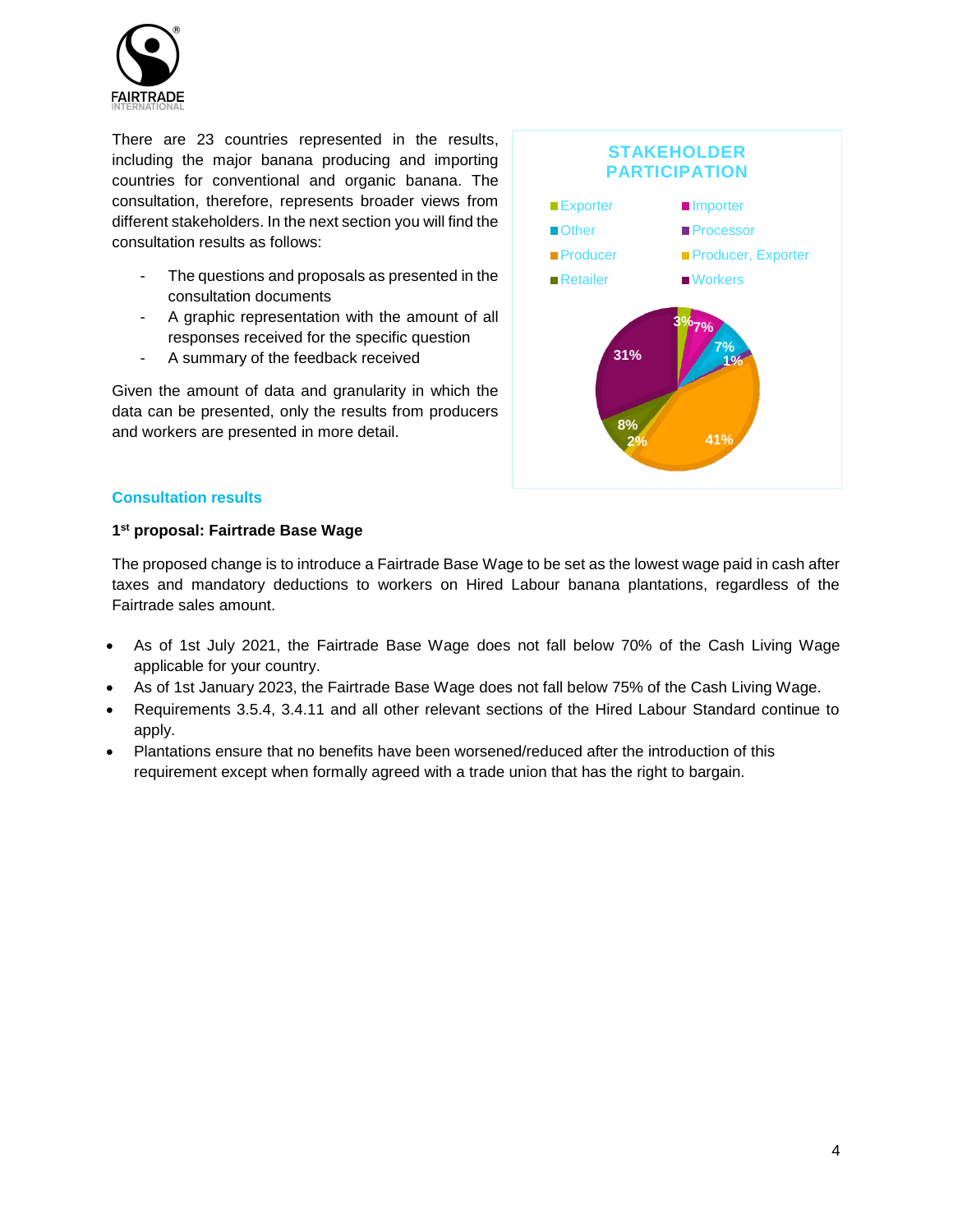

**Question 1.1** Do you agree that the Fairtrade Base Wage (net, in cash) paid to workers does not fall below 70% of the Cash Living Wage as of July 1st 2021?



47% of all stakeholders were in agreement of the proposal, 35% partially agree and 16% were against. 2% did not answer. When looking exclusively to producers' responses, the percentages change to 35%, 39%, 24% and 3% respectively.

Main arguments and concerns in favour or against the proposal were:

- Difficulty to evaluate the measure without knowing the impacts on prices.
- Impacts of the COVID-19 pandemic are also unknown and it might have an important impact on costs that producers have to cover: 6% of retailers, 22% of exporters and 22% of importers. Many producers have mentioned this as well, but the precise amount of producers is unknown as inputs were gathered through a virtual workshop.
- Other costs like climate change, the TR4 disease, low productivity, migrant issues are not considered.
- A strong point coming from the trade union representatives and also many producers from Colombia is that "one solution fits all" is not an appropriate approach for this vast variety of realities among countries and regions.
- There is a need to get an alignment of the approach to achieve LW among other certification schemes (mainly on the IDH proposal to close the gap by 75% by 2025).
- When it comes to the in-kind benefits (IKB), 23% of retailers, 11% of importers and 22% of exporters support the idea to take into account the 30% of the IKB as per the Ankers Methodology.
- Have in mind that the reality in African countries varies significantly from Latin America. The IKB that might be provided to workers can make a difference in such a reality and any LW or premium would not make much sense without what it can be provided to the community.
- Sensitizing supermarkets to put less pressure on prices has been strongly supported by producers, importers (17%) and exporters (22%). Shared responsibility among all actors from the supply chain was encouraged.
- Importers and retailers from one specific consuming country would support increasing the percentage up to 80 or 85%, suggesting that negotiation with unions might take too long to close the gap.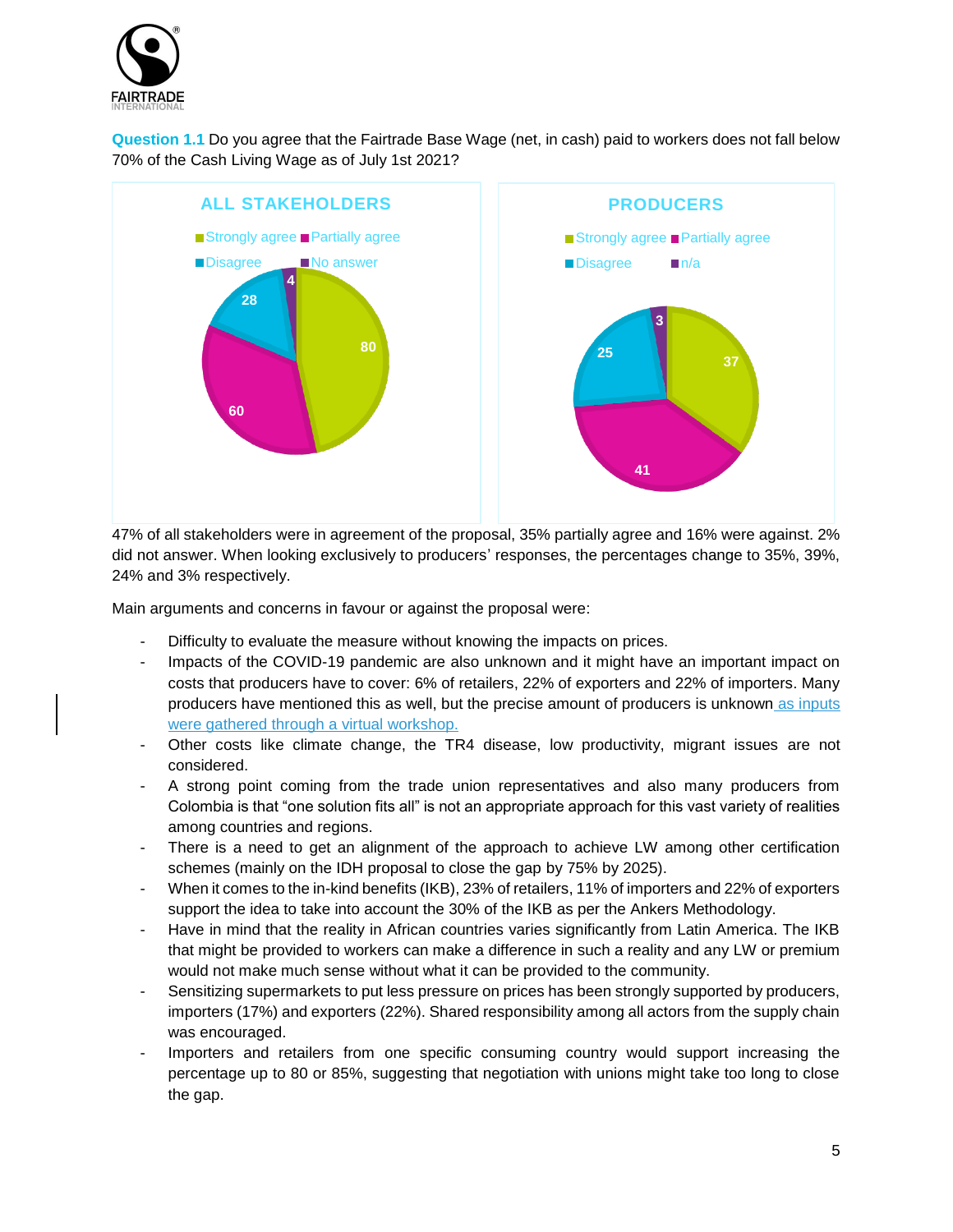



**Question 1.2** Do you agree with the following implementations date: 70% as of July 1st 2021?

49% of stakeholders were in agreement with the proposal while 39% against and 12% did not answer. However, if we look only into the producers' responses, we have 37% of agreement, 58% of disagreement and 5% left blank. Concerns were pretty much the same among stakeholders. 6% of retailers, 22% of importers and many producers mentioned the need to start the implementation from January instead of July to be aligned with the commercial negotiations that are done from January to December. Years of implementation varied among stakeholders. Besides, it was also mentioned the need for this proposal to be aligned with the Fairtrade Minimum Price (6% of retailers and 17% of importers).

**Question 1.3** Do you agree that the Fairtrade Base Wage (net, in cash) paid to workers does not fall below 75% of the Cash Living Wage as of January 1st 2023?



39% of all stakeholders in agreement, 29% partially agree and 27% disagree. 5% of participants did not answer this question. When analyzing only producers responses, the percentages go to 30%, 28%, 39% and 3%.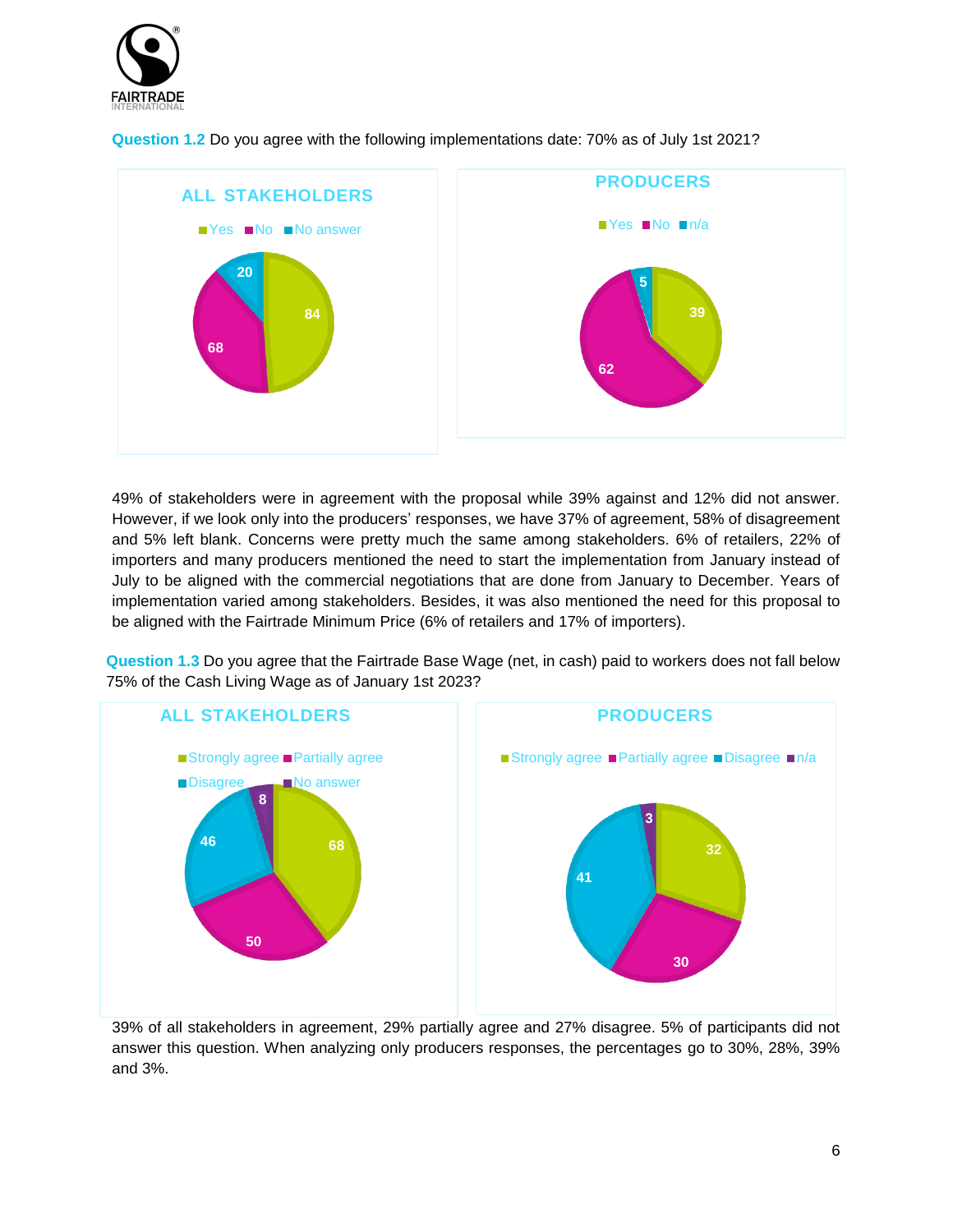

Concerns raised were aligned or in relation with the ones received for the first question. A particular one was the need to first assess the implementation of the first proposal, of 70% and then decide on what would be the next step. Also because it is too early to know the situation in 2023.



**Question 1.4.** Do you agree with the following implementations date: 75% as of January 1st 2023?

59% of all stakeholders were in agreement, 29% disagree and 12% left it blank, while 38% of producers agreed, 32% disagree and 30% left blank.

No major concerns particular to this question have been raised.

**Question 1.5.** Do you have any other proposal on how to close or reduce the living wage gap? If so, please develop below how it would be with as much as details possible.

Concrete suggestions received in this point were: to take into account the differences of each local context and to better engage with local trade unions. It was also suggested to implement different percentages for the base wage according to the current gap.

# **2 nd proposal: Fairtrade Premium**

The proposed change is to allocate 30% of the Fairtrade Premium for individual benefits available to workers on Hired Labour plantations if Living Wages are not reached. This sum is to be equitably disbursed in cash among all workers according to the time worked, as a Fairtrade Bonus. Vouchers can only be accepted where the cash disbursements are highly taxed or not an advantageous option. This amount may be added to the already existing Requirement 2.1.20 to disburse 20% of the Fairtrade Premium if workers so chose.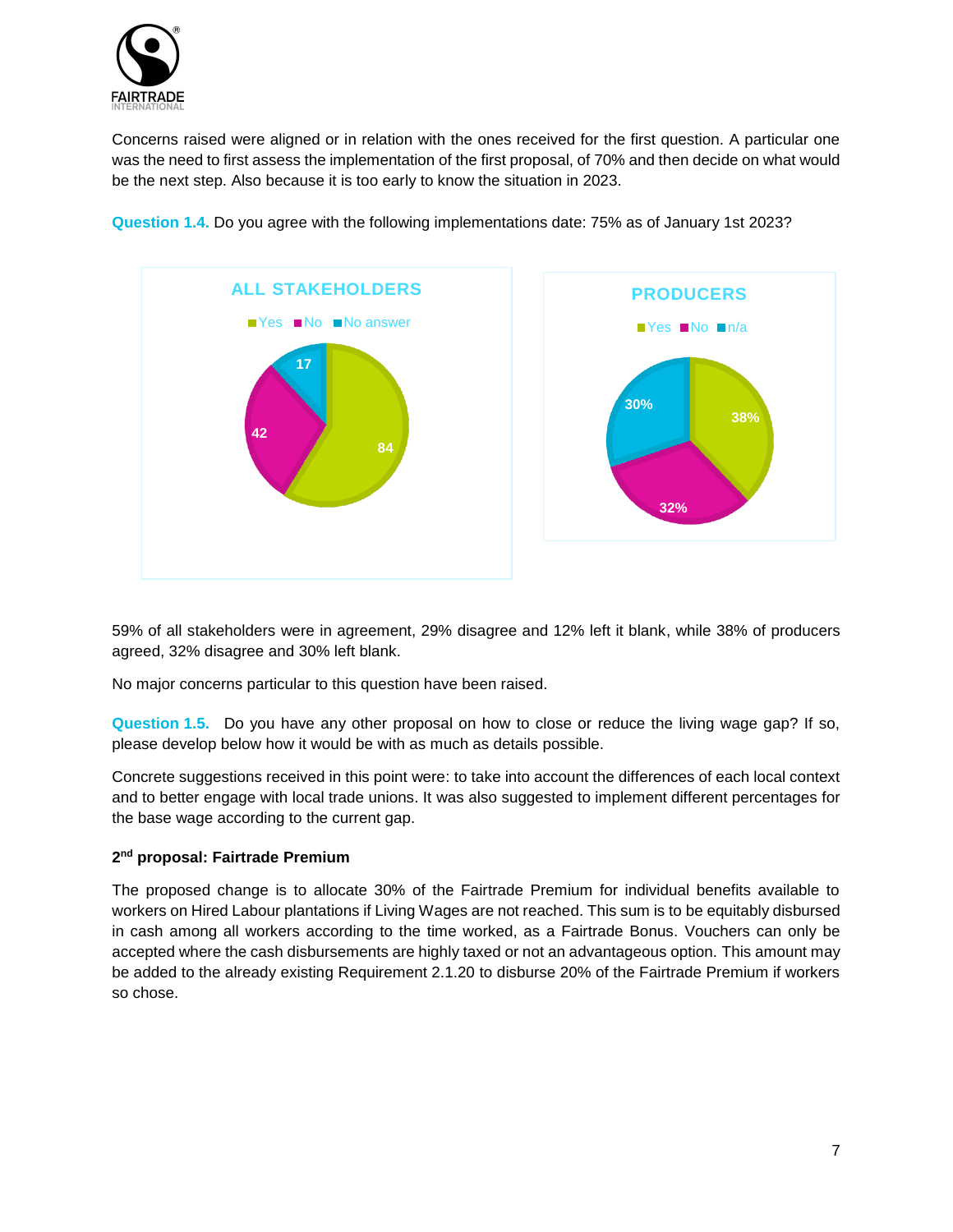

**Question 2.1** Do you agree that as of 1st January 2021, 30% of the Fairtrade Premium is distributed in cash as an additional contribution for household incomes if the relevant Living Wage Benchmark is not reached?



70% of all stakeholders were in agreement, 19% partially agree, 6% disagree and others 6% did not answer. When it comes to workers' committee responses, 86% of them agreed with the proposal, 9% partially agree and 5% disagree.

Main concerns raised to this proposal were the following:

- It can impact collective projects as less money would be available for it.
- The important role of the assurance from FLOCERT on monitoring the use of the Fairtrade Premium to avoid misuse.
- Impacts and knock-on effects of this measure have not been analysed.
- It can create an incentive to plantations to not increase wages. Consequently, it was suggested to implement a deadline when to phase out this use.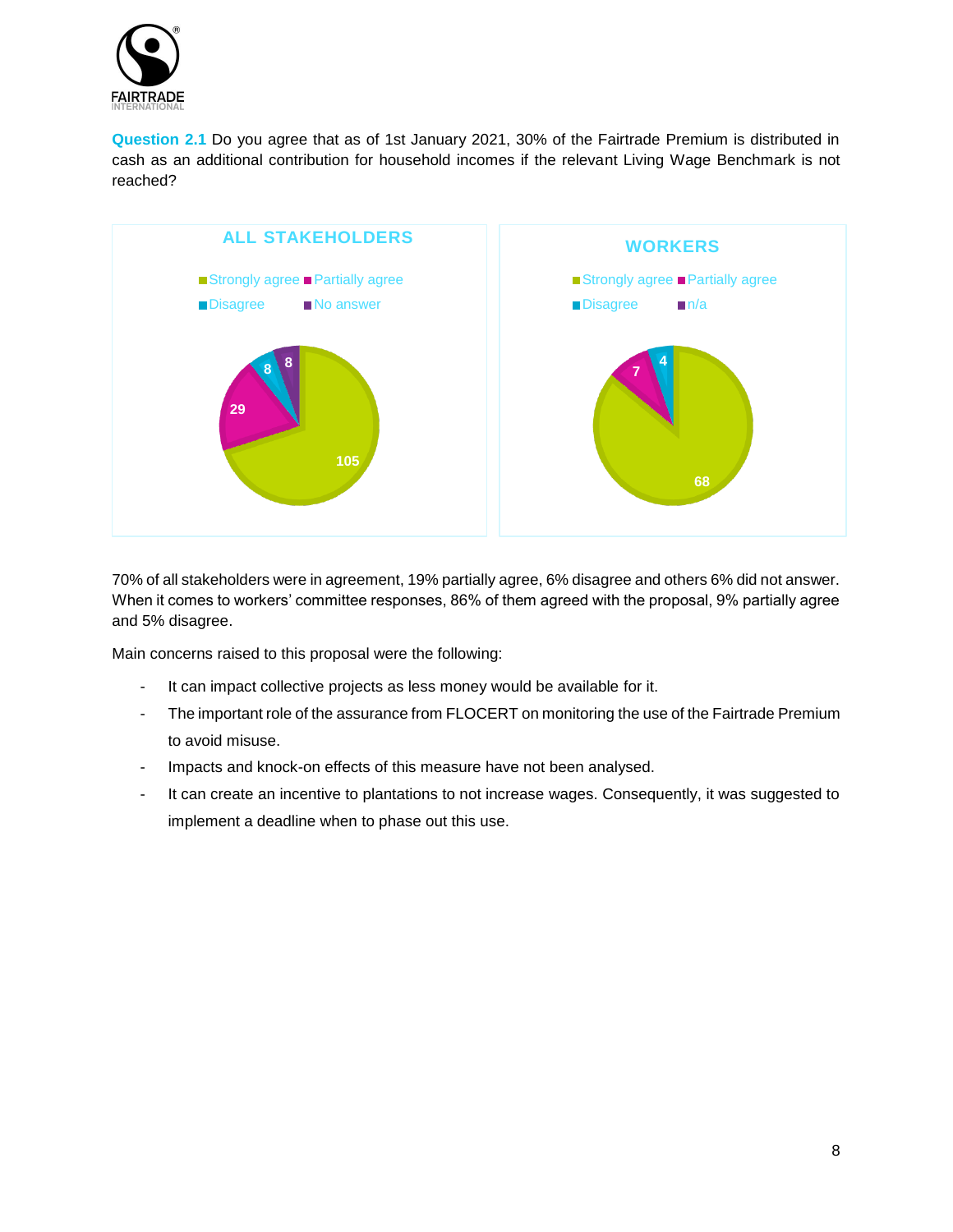

**Question 2.2** Do you agree to apply this requirement to the Premium received from Fairtrade sales as of 1st of January 2021 onwards?



83% of all stakeholders were in agreement of the suggested timeline, 8% were against and 10% did not answer, while 92% of workers agreed with the proposal, 7% disagree and 1% left it blank. No major concerns have been raised on this topic.

# **3 rd proposal: Data reporting**

The proposed change is to introduce a new requirement for data reporting on an annual basis. Plantations report data to the Standards and Pricing Unit at Fairtrade International every year. The data is presented using the template available in the Fairtrade webpage and may include information on the number of workers, lowest wages, area size and production harvested, sales volumes and benefits.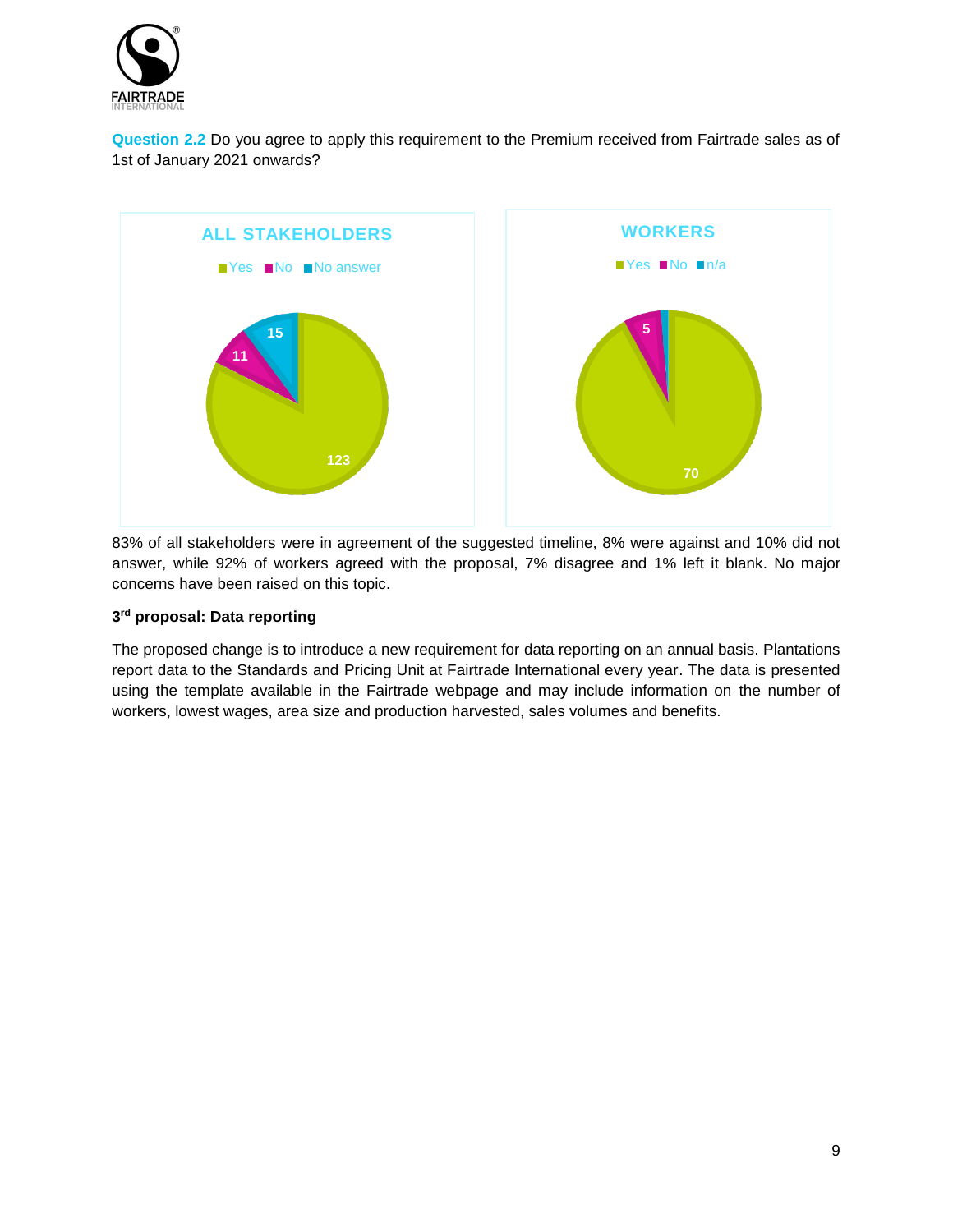



### **Question 3.1** Do you agree to report data on an annual basis as of 1st January 2021?

80% of all stakeholders were in agreement to ask plantations to report data annually to Fairtrade International, 10% were against added to other the 10% that did not answer. Regarding producers, 87% agreed to share information while 13% were against.

The main concerns to this question were:

- The data protection and confidentiality of the data
- To have a simple and quick tool
- To align the data reporting with COD-IMPACT to avoid repetition.
- To build capacity with plantations on how to fill up the template correctly.
- To add the gender split on the template.
- To search for an alignment with other standards setters on the proposed tools, with a particular focus to the Salary Matrix from IDH.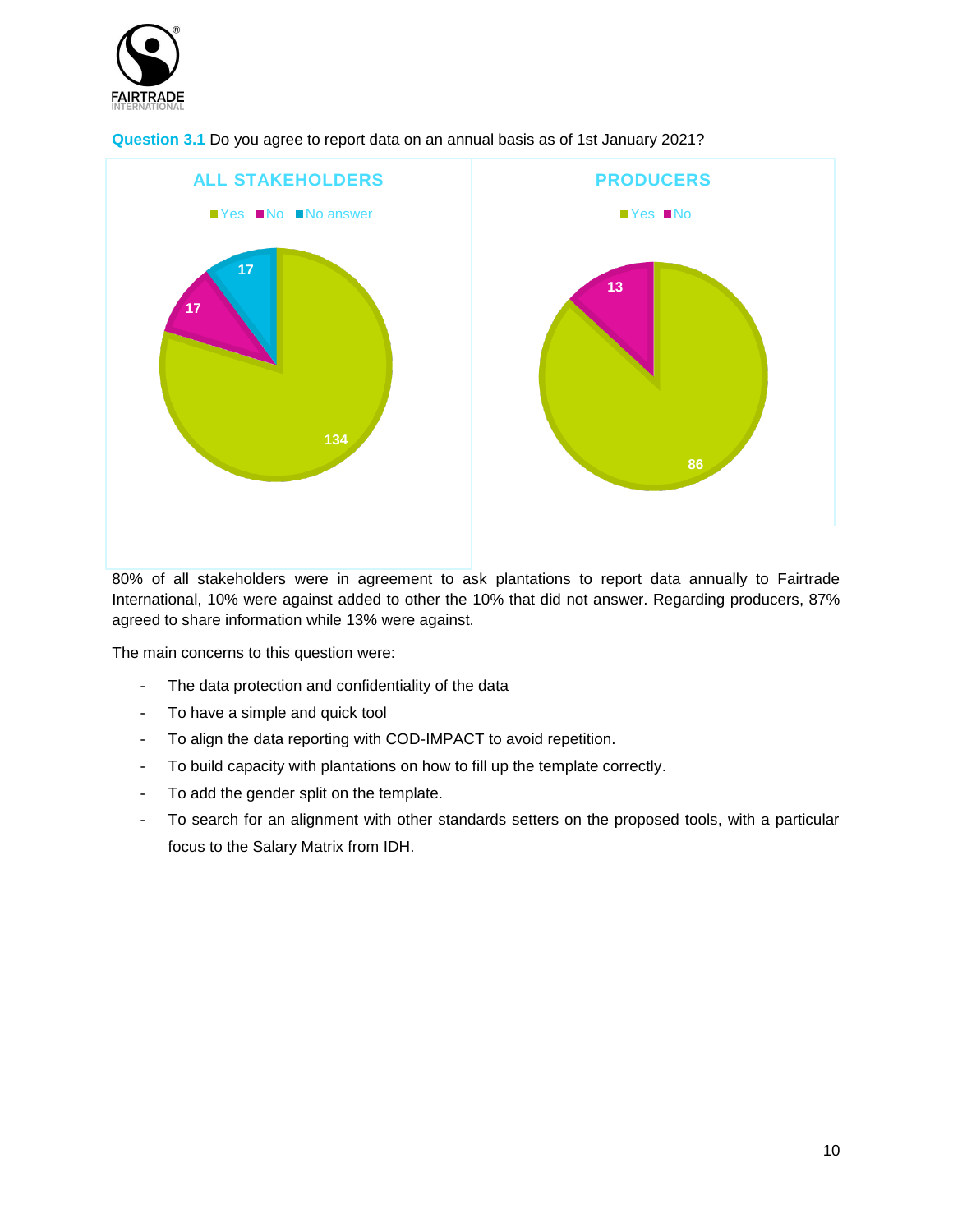

### <span id="page-10-0"></span>**Annexe**

1.1 Do you agree that the Fairtrade Base Wage (net, in cash) paid to workers does not fall below 70% of the Cash Living Wage as of July 1st 2021?

|                    | <b>Strongly Agree</b>  | <b>Partially Agree</b> | <b>Disagree</b> | No answer |
|--------------------|------------------------|------------------------|-----------------|-----------|
|                    | (%/ number of answers) |                        |                 |           |
| All stakeholders   | 47% / 80               | $35\% / 60$            | $16\% / 28$     | $2\% / 4$ |
| <b>Producers</b>   | $35\% / 37$            | $39\% / 41$            | 24% / 25        | $3\% / 3$ |
| Exporter/Importers | 65% / 15               | $30\% / 7$             | $4\% / 1$       |           |
| Retailers          | 68%/13                 | $32\% / 6$             |                 |           |

1.2 Do you agree with the following implementations date: 70% as of July 1st 2021?

|                    | Yes         | No          | No answer   |
|--------------------|-------------|-------------|-------------|
| All stakeholders   | 49% / 84    | $40\% / 68$ | $12\% / 20$ |
| Producers          | $37\% / 39$ | $58\% / 62$ | $5\% / 5$   |
| Exporter/Importers | $57\%$ / 13 | $13\%$ /3   | $30\% / 7$  |
| <b>Retailers</b>   | 89%/17      |             | $11\%$ / 2  |

1.3 Do you agree that the Fairtrade Base Wage (net, in cash) paid to workers does not fall below 75% of the Cash Living Wage as of January 1st 2023?

|                    | <b>Strongly Agree</b> | <b>Partially Agree</b> | <b>Disagree</b> | No answer |
|--------------------|-----------------------|------------------------|-----------------|-----------|
| All stakeholders   | $40\% / 68$           | $29\% / 50$            | 27%/46          | $5\% / 8$ |
| <b>Producers</b>   | $30\% / 32$           | 28%/30                 | $39\% / 41$     | $3\% / 3$ |
| Exporter/Importers | $61\% / 14$           | $30\% / 7$             | $4\%$ / 1       | $4\% / 1$ |
| Retailers          | $53\% / 10$           | $42\% / 8$             | 0               | $5\%$ / 1 |

1.4 Do you agree with the following implementations date: 75% as of January 1st 2023?

|                    | Yes         | No          | No answer   |
|--------------------|-------------|-------------|-------------|
| All stakeholders   | 59% / 84    | $29\% / 42$ | $12\% / 17$ |
| <b>Producers</b>   | $52\% / 40$ | $44\% / 34$ | $4\% / 3$   |
| Exporter/Importers | $61\% / 14$ | $4\% / 1$   | $35\% / 8$  |
| Retailers          | 79% / 15    | $5\% / 1$   | $16\% / 3$  |

2.1 Do you agree that as of 1st January 2021, 30% of the Fairtrade Premium is distributed in cash as an additional contribution for household incomes if the relevant Living Wage Benchmark is not reached?

|                    | <b>Strongly Agree</b>  | <b>Partially Agree</b> | <b>Disagree</b> | No answer  |  |
|--------------------|------------------------|------------------------|-----------------|------------|--|
|                    | (%/ number of answers) |                        |                 |            |  |
| All stakeholders   | 70% / 105              | 19% / 29               | $5\% / 8$       | $5\% / 8$  |  |
| Workers            | 86%/68                 | $9\% / 7$              | $5\% / 4$       |            |  |
| Exporter/Importers | $35\% / 8$             | $35\% / 8$             | $13\% / 3$      | $17\% / 4$ |  |
| Retailers          | 74% / 14               | $16\% / 3$             | $5\%$ / 1       | $5\% / 1$  |  |

2.2 Do you agree to apply this requirement to the Premium received from Fairtrade sales as of 1st of January 2021 onwards?